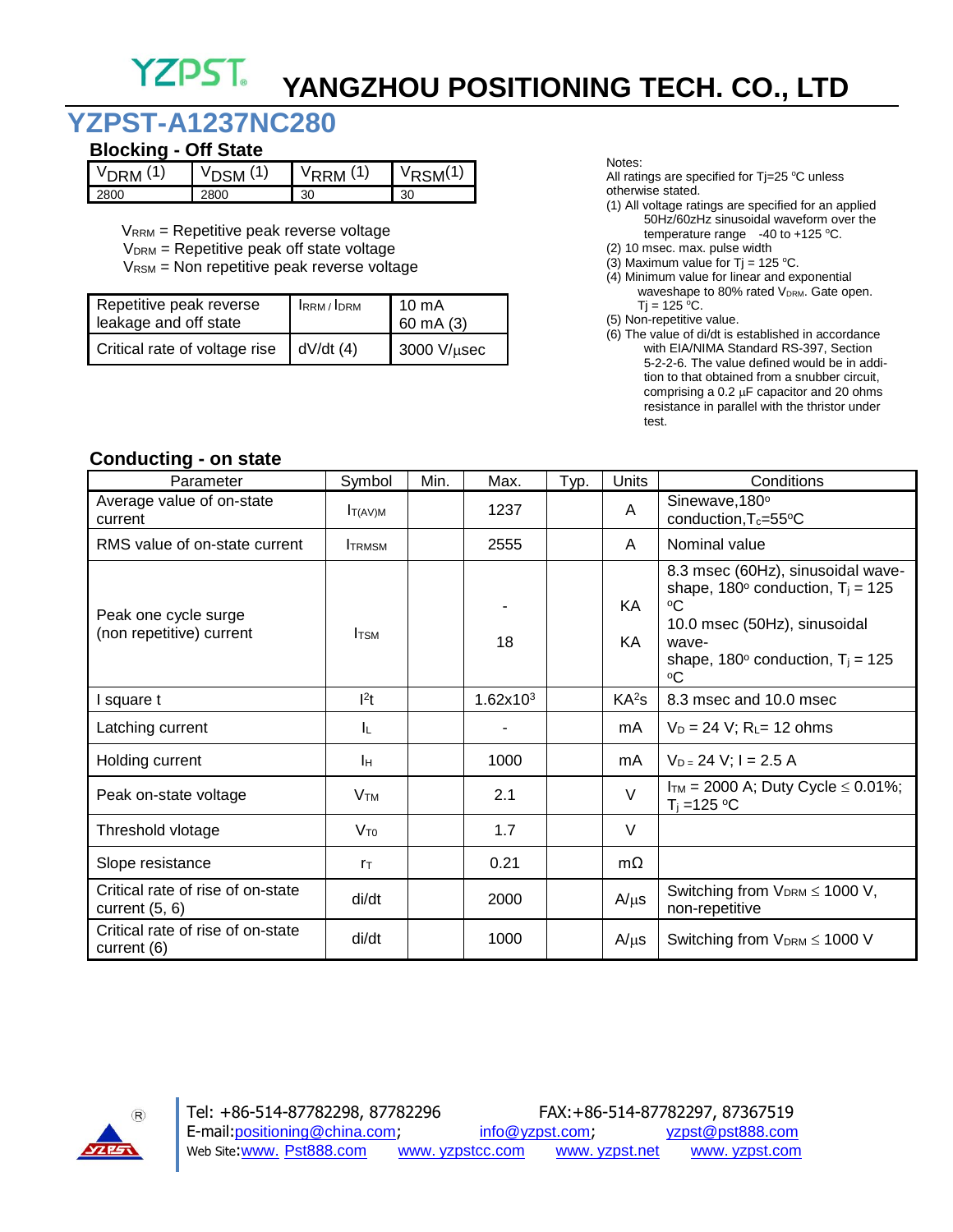### **ELECTRICAL CHARACTERISTICS AND RATINGS**

#### **Gating**

| Parameter                                     | Symbol                  | Min. | Max. | Typ. | Units          | Conditions                                                                                                                                                                                         |
|-----------------------------------------------|-------------------------|------|------|------|----------------|----------------------------------------------------------------------------------------------------------------------------------------------------------------------------------------------------|
| Peak gate power dissipation                   | P <sub>GM</sub>         |      | 30   |      | W              |                                                                                                                                                                                                    |
| Average gate power dissipation                | $P_{G(AV)}$             |      | 10   |      | W              |                                                                                                                                                                                                    |
| Peak gate current                             | <b>I</b> GM             |      |      |      | A              |                                                                                                                                                                                                    |
| Gate current required to trigger<br>all units | Iст                     |      | 400  |      | mA<br>mA<br>mA | $V_D = 10$ V;R <sub>L</sub> = 3 ohms;T <sub>i</sub> = -40 °C<br>$V_D = 10$ V;R <sub>L</sub> = 3 ohms;T <sub>i</sub> = +25 °C<br>$V_D = 10$ V; $R_L = 3$ ohms; $T_i = +125$ °C                      |
| Gate voltage required to trigger<br>all units | V <sub>GT</sub>         |      | 3.0  |      | $\vee$         | $V_D = 10$ V;R <sub>L</sub> = 3 ohms;T <sub>i</sub> = -40 °C<br>$V_D = 10$ V;R <sub>L</sub> = 3 ohms;T <sub>i</sub> = 0-125 °C<br>$V_D$ = Rated $V_{DRM}$ ; $R_L$ = 1000 ohms;<br>$T_i = + 125 °C$ |
| Peak negative voltage                         | <b>V</b> <sub>RGM</sub> |      | 10   |      | V              |                                                                                                                                                                                                    |

#### **Dynamic**

| Parameter                           | Symbol       | Min. | Max. | Typ. | Units | Conditions                                                                                                                                                                        |
|-------------------------------------|--------------|------|------|------|-------|-----------------------------------------------------------------------------------------------------------------------------------------------------------------------------------|
| Delay time                          | td           |      |      |      | μS    | $I_{TM}$ = 50 A; $V_D$ = Rated $V_{DRM}$<br>Gate pulse: $V_G = 20 V$ ; $R_G = 20$<br>ohms; $t_r = 0.1 \mu s$ ; $t_p = 20 \mu s$                                                   |
| Turn-off time (with $V_R = -50 V$ ) | ta           |      |      | 20   | μS    | $I_{TM}$ = 1000 A; di/dt = 25 A/ $\mu$ s;<br>$V_R \ge -50$ V; Re-applied dV/dt = 20<br>$V/\mu s$ linear to 80% $V_{DRM}$ ; $V_G = 0$ ;<br>$T_i = 125$ °C; Duty cycle $\ge 0.01\%$ |
| Reverse recovery charge             | $\rm Q_{rr}$ |      |      |      | μC    | $I_{TM}$ = 1000 A; di/dt = 25 A/ $\mu$ s;<br>$V_R \geq -50$ V                                                                                                                     |

\* For guaranteed max. value, contact factory.

### **THERMAL AND MECHANICAL CHARACTERISTICS AND RATINGS**

| Parameter                                    | Symbol                                | Min.  | Max.                          | Typ. | Units       | Conditions                                     |
|----------------------------------------------|---------------------------------------|-------|-------------------------------|------|-------------|------------------------------------------------|
| Operating temperature                        | Τj                                    | $-40$ | $+125$                        |      | ∘C          |                                                |
| Storage temperature                          | $T_{\rm stg}$                         | -40   | $+150$                        |      | °C          |                                                |
| Thermal resistance - junction to case        | $\mathsf{R}_{\Theta\text{ (j-c)}}$    |       | $\overline{\phantom{0}}$<br>٠ |      | <b>K/KW</b> | Double sided cooled<br>Single sided cooled     |
| Thermal resistamce - case to heatsink        | $Re($ c-s)                            |       | -                             |      | <b>K/KW</b> | Double sided cooled *<br>Single sided cooled * |
| Thermal resistamce - junction to<br>heatsink | $\mathsf{R}_{\Theta\,\mathsf{(j-s)}}$ |       | 24<br>48                      |      | <b>K/KW</b> | Double sided cooled *<br>Single sided cooled * |
| Mounting force                               | P                                     | 19    | 26                            |      | kN          |                                                |
| Weight                                       | W                                     |       |                               | 510  | g           | About                                          |

\* Mounting surfaces smooth, flat and greased